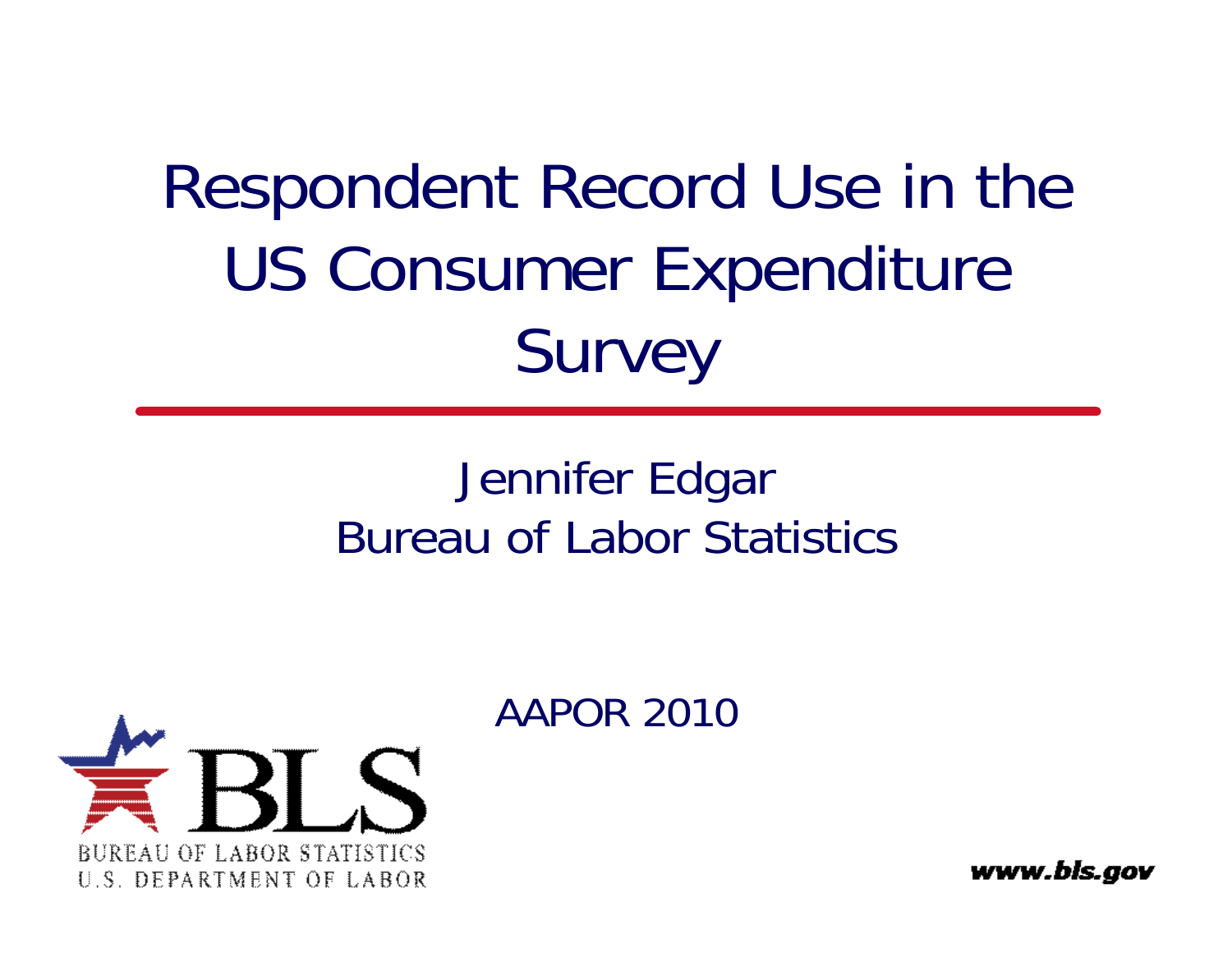#### **Consumer Expenditure Survey**

- $\mathbb Z$  National federal survey, average 65 minutes
- $\mathbb Z$  Panel survey, 5 quarterly waves
- $\le$  **Designed to be personal visit (~30% phone)**
- Respondents report for the household
- $\mathbb Z$  Expenditure questions ranging from large, regular items (mortgage) to small, infrequent (clothing) items
	- Detailed follow-up questions (description, month, cost, sales tax)



General philosophy: "more is better"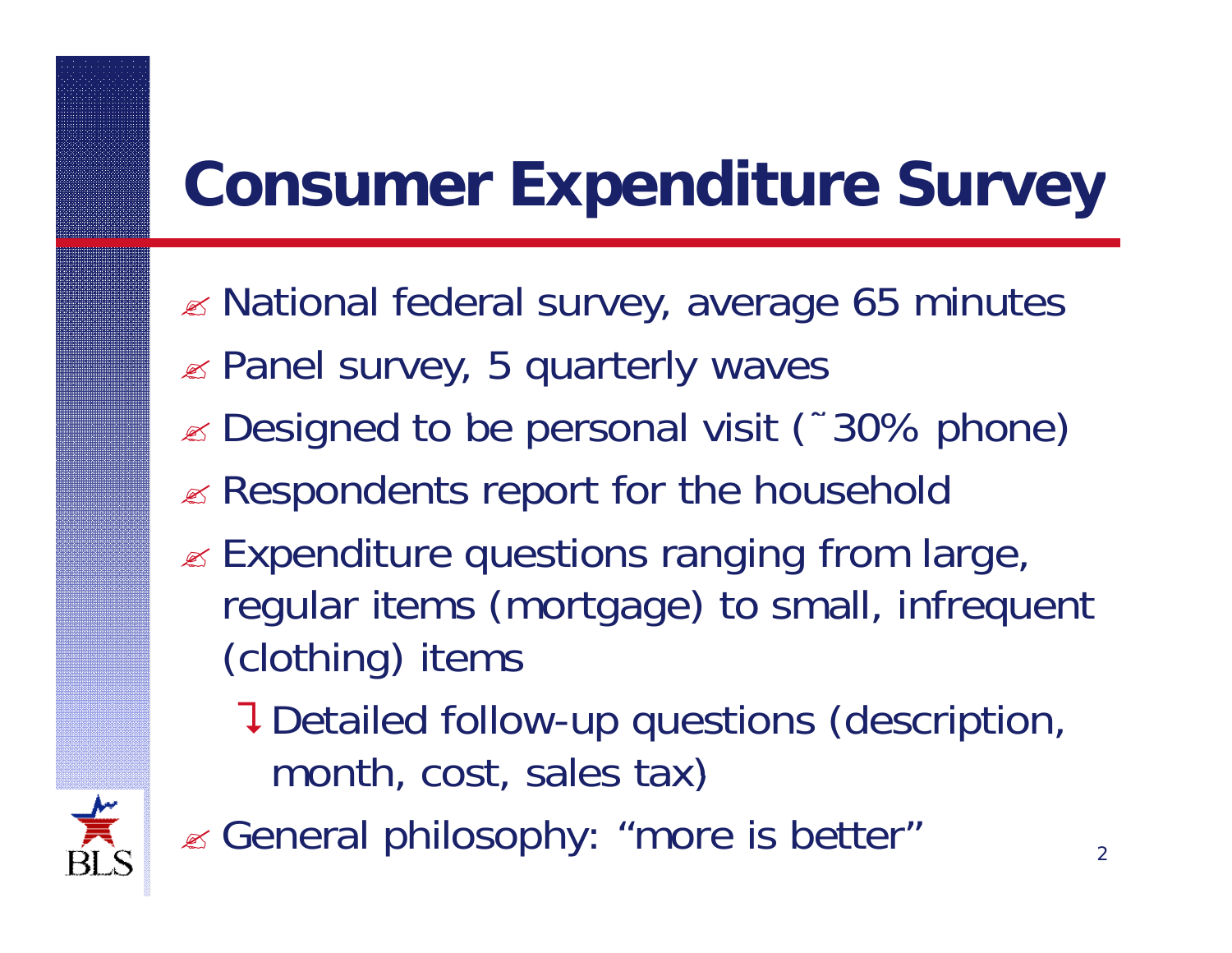## **Respondent Record Use Use**

- $\mathbb{Z}$  "Most questions are about expenses your household had or bills you've received. You will find it helpful to have your checkbook register, credit card statements and other records available as you answer the questions."
- "Please refer to any billing statements or other records you have when answering these questions."

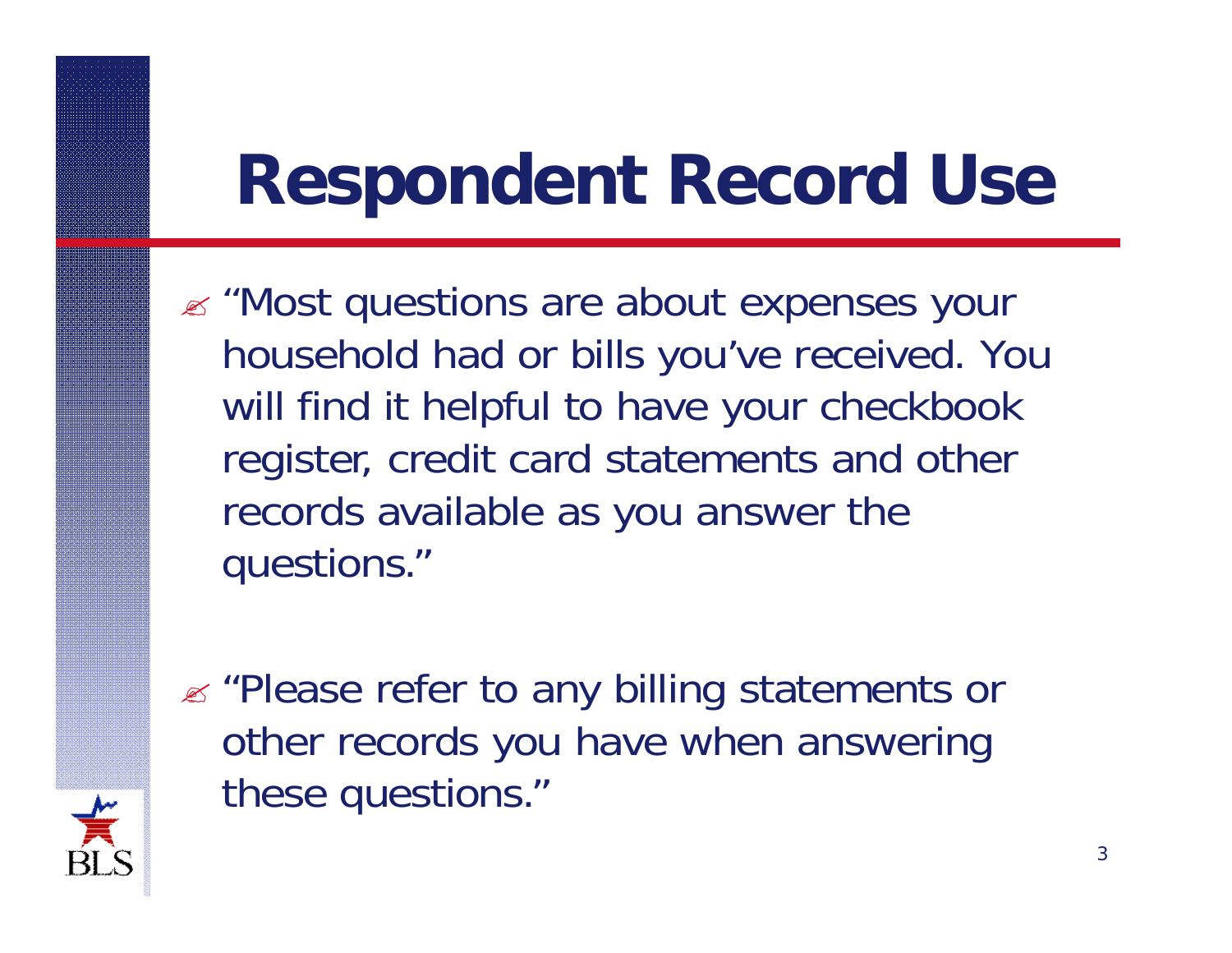# **Respondent Record Use in the CEQ**

- $\mathbb Z$  Research on CEQ data shows a relationship between record usage and:
	- **7 Reporting levels (Safir & Goldenberg, 2008)**
	- Underreporting (Tucker, Meekins & Biemer, 2008)
	- **7** Data quality (Gonzalez & Edgar, 2009)

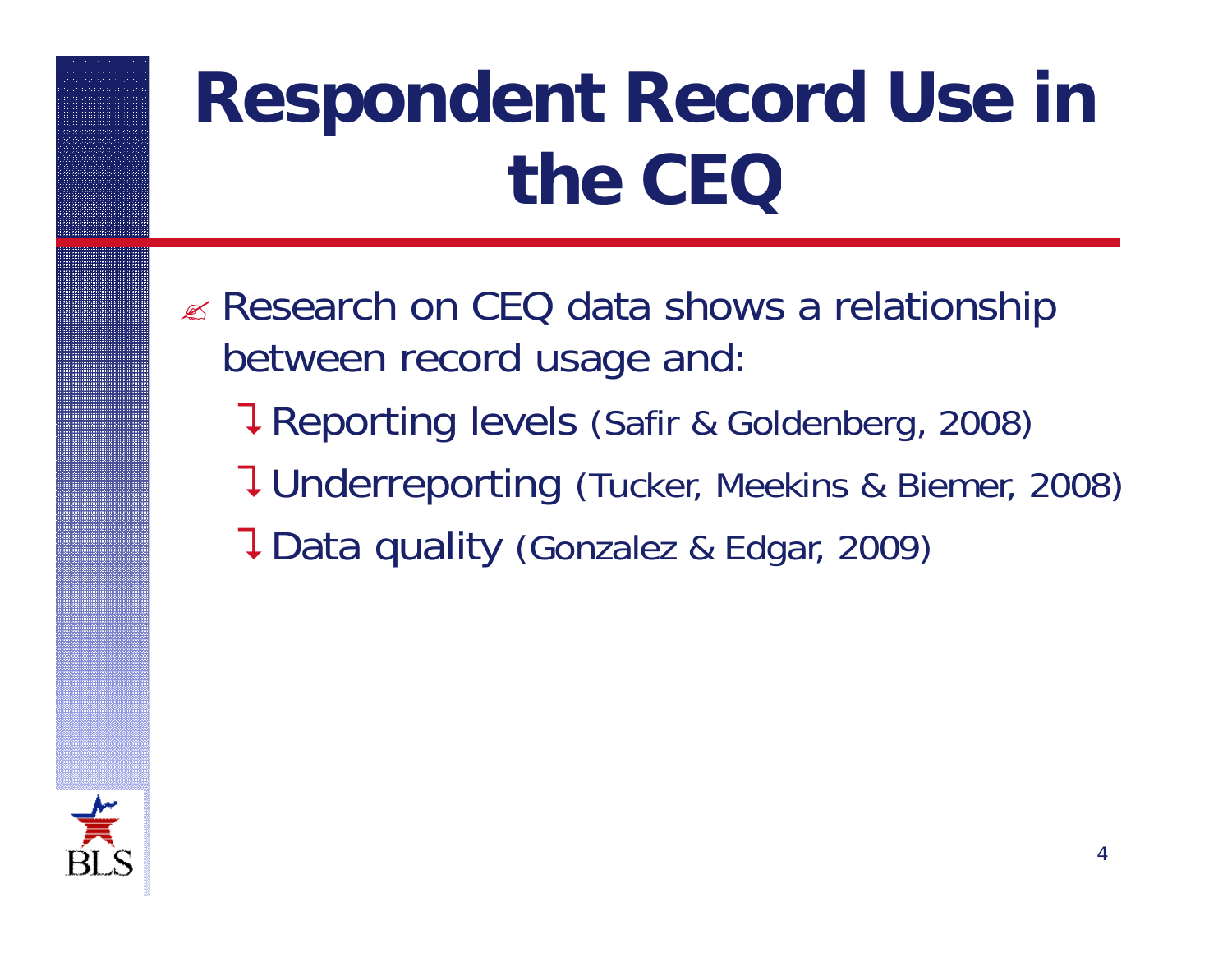#### **Data**

 $\approx$  April 2006 through March 2008 Waves 2 through 5

 $\mathscr{\mathscr{A}}$  Interviewer question after interview asking how often respondent used records and what type of records were used



 $\approx$  44,300 completed personal visit interviews  $\approx$  21,011 unique households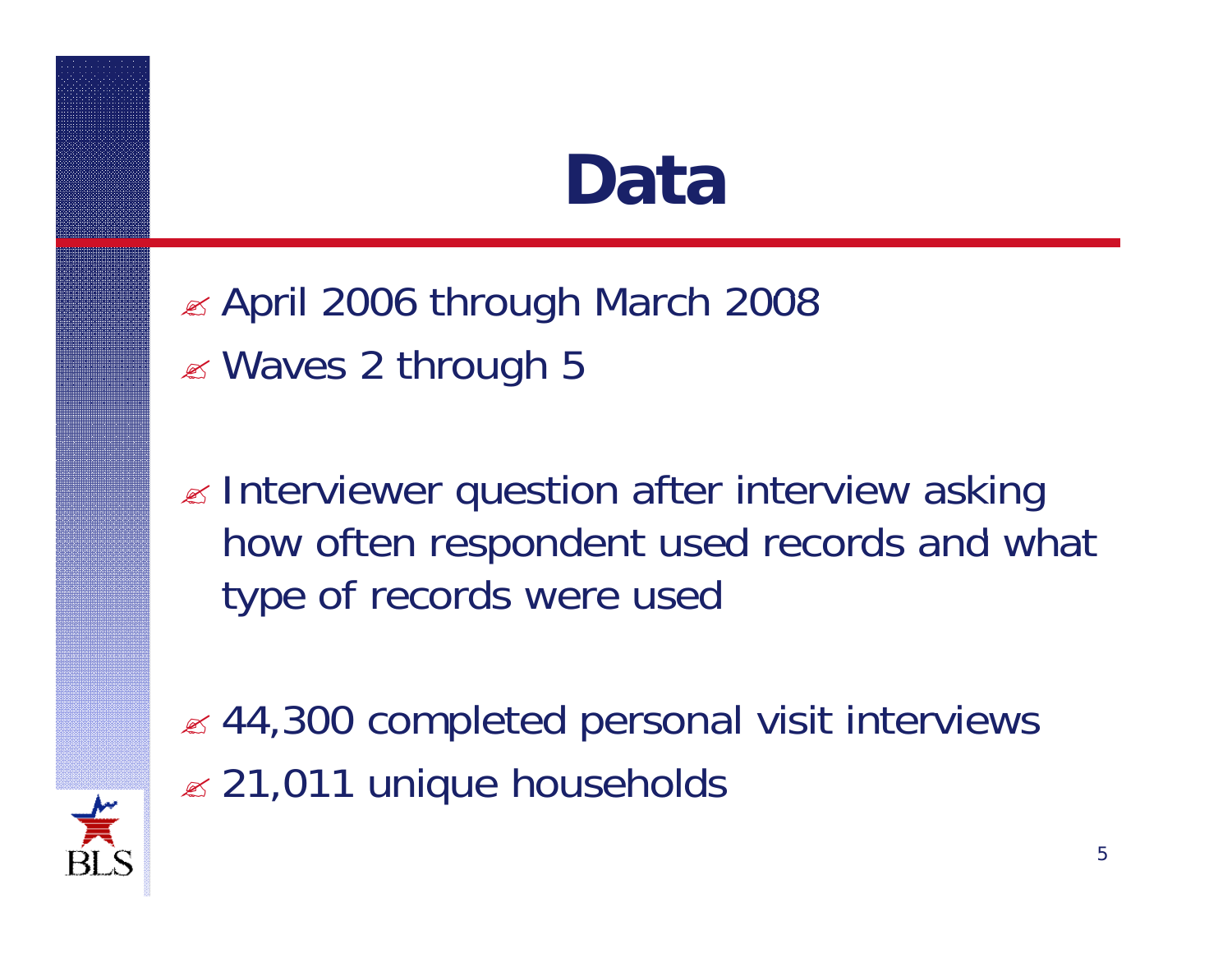### **Method**

**EX** Compared record use by **7 Respondent characteristics Household characteristics** Interviewer characteristics $\mathbb Z$  All statistical tests (Chi Square and ANOVA) were statistically significant and not reported **T** Likely due to sample size

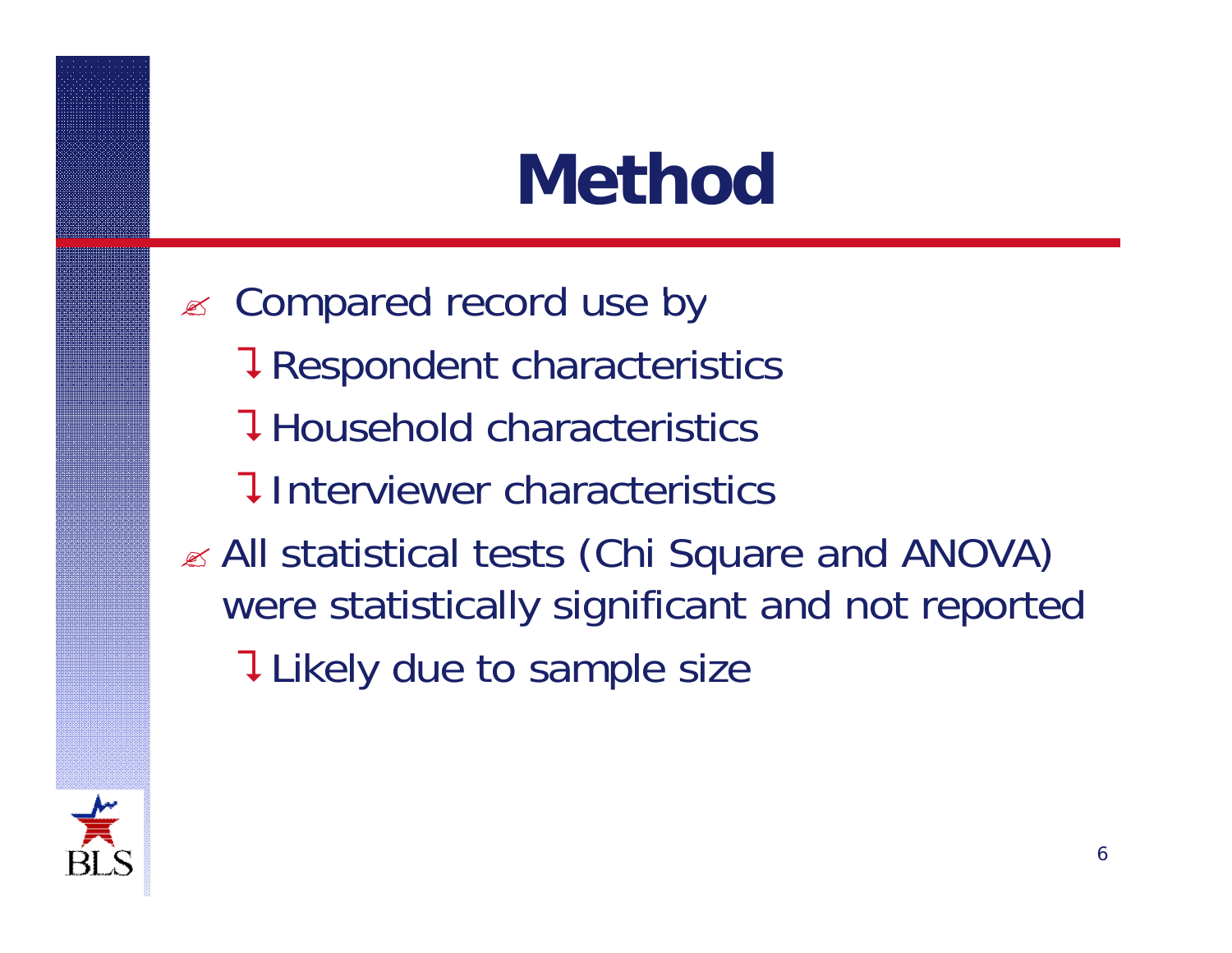#### **Reported Record Usage Usage**



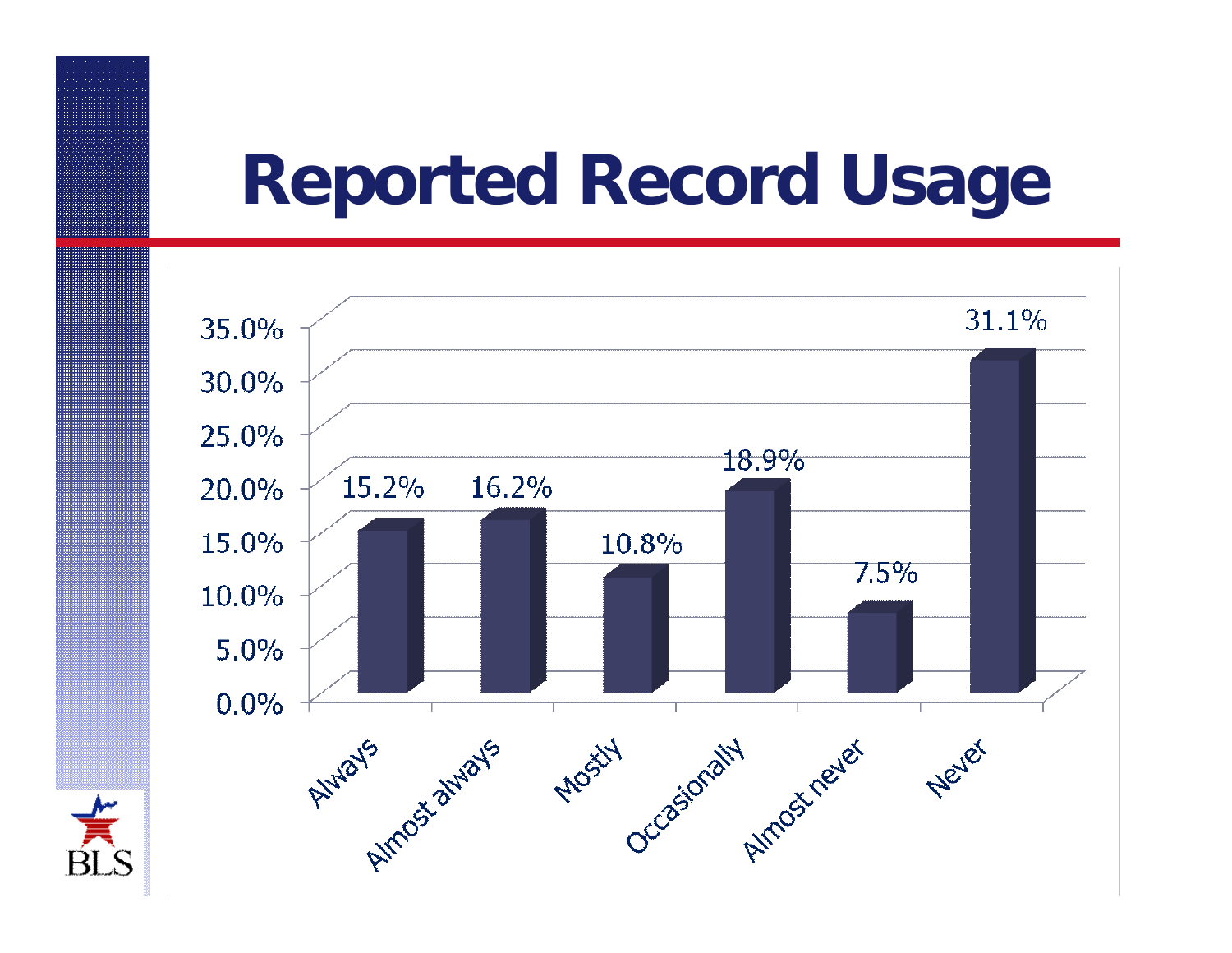## **Respondent Characteristics**

- Included only unique households
- Several interesting trends in who does and does not use records
- Males were slightly less likely to use records than females

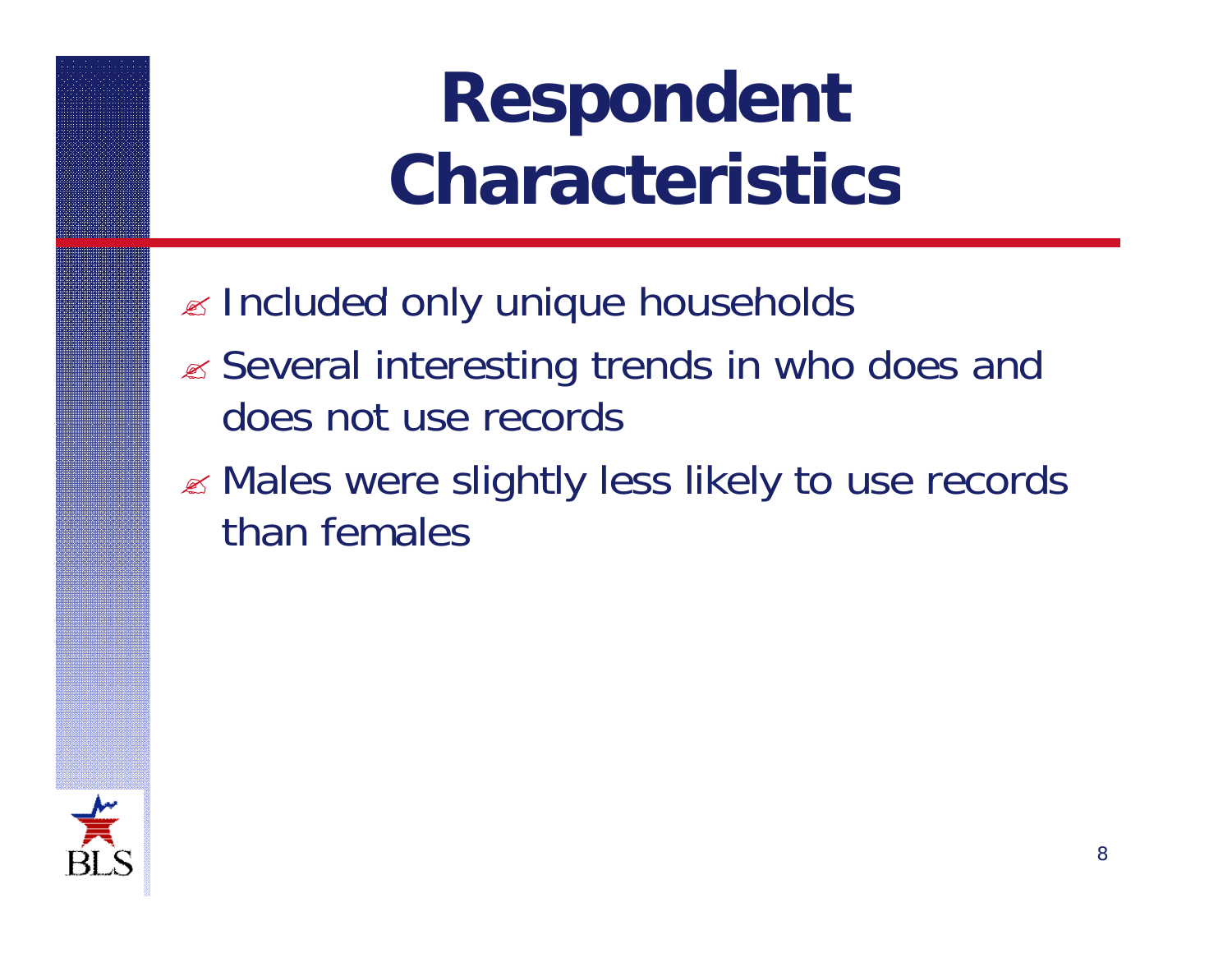### **By Age**

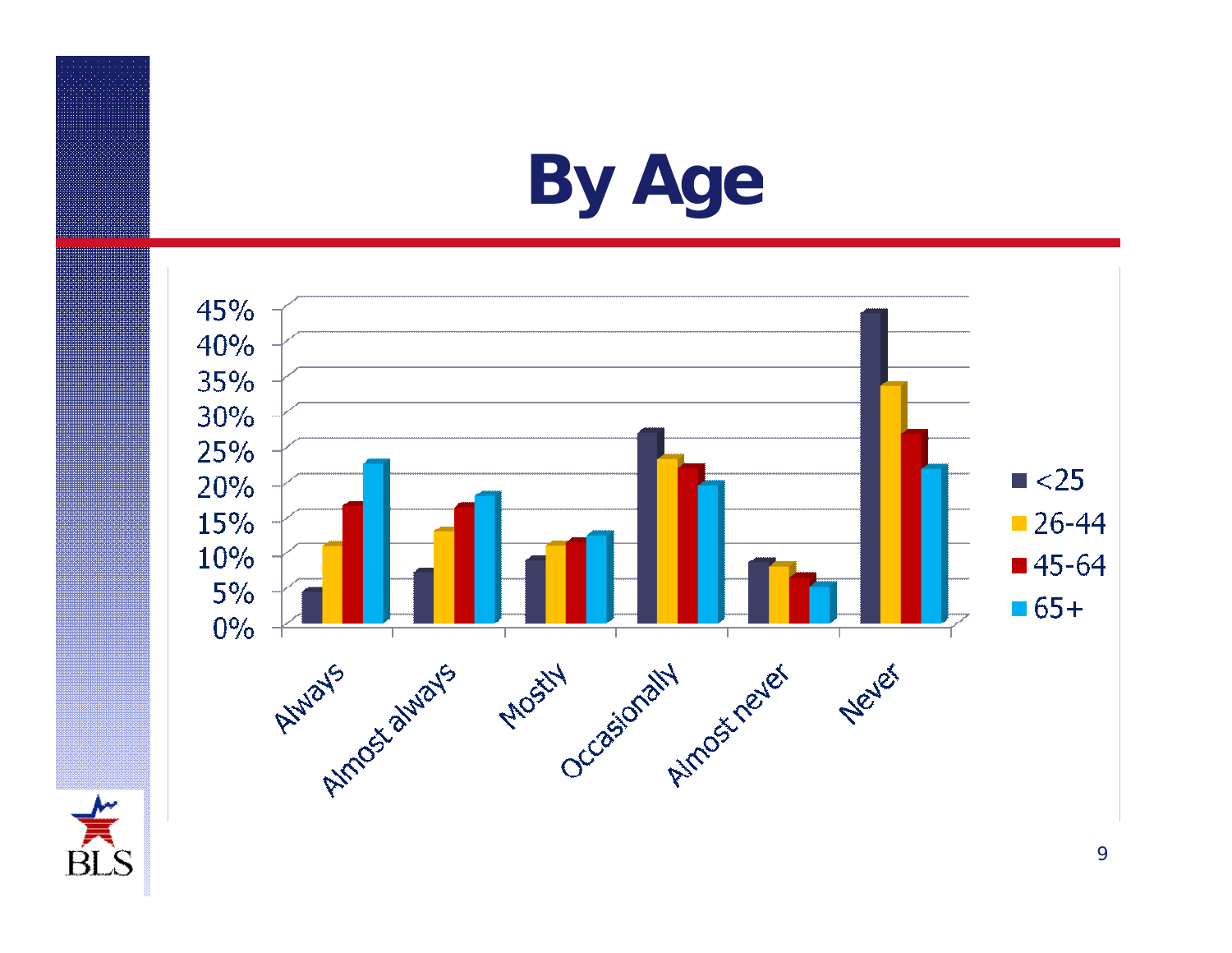### **By Education**

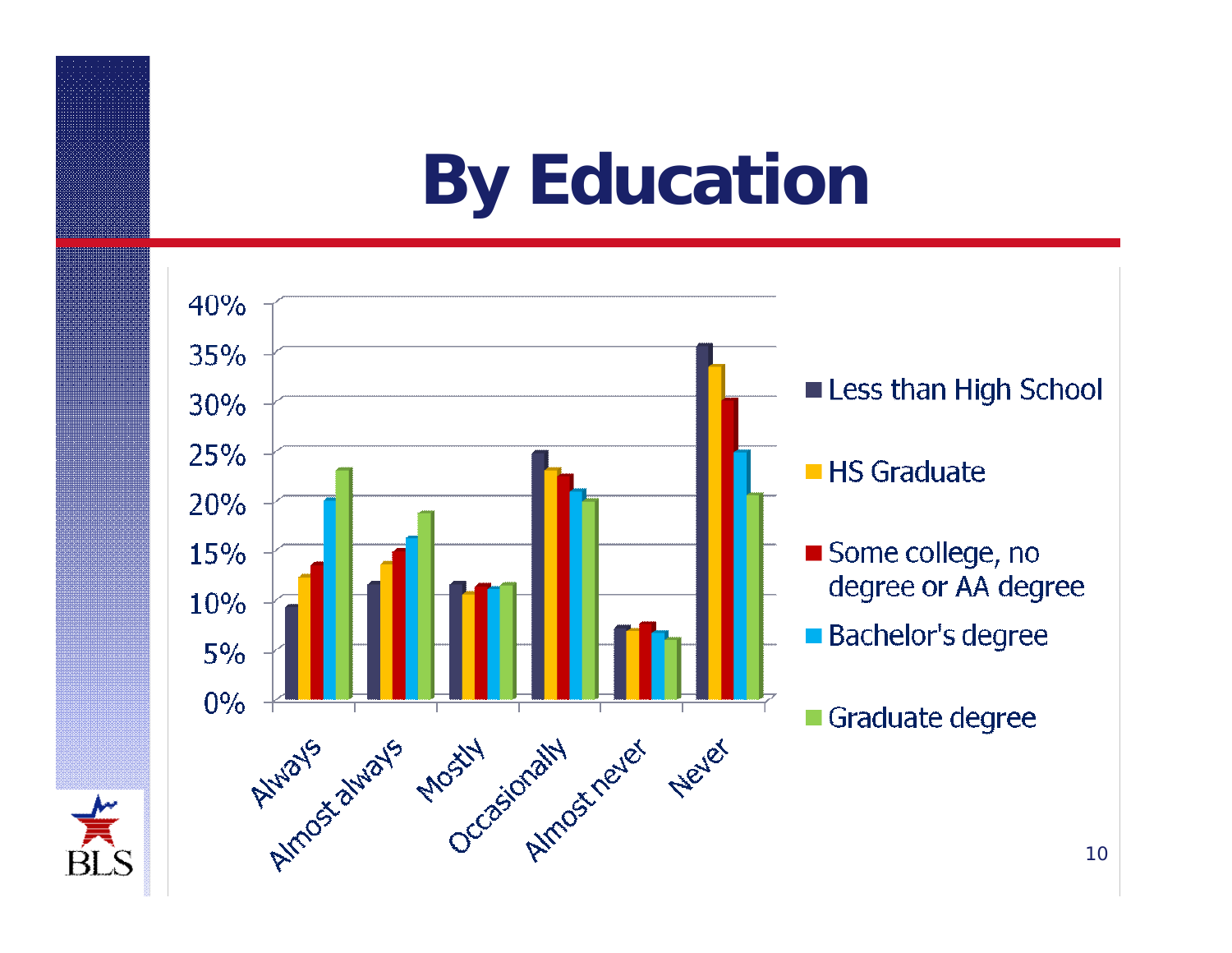# **Household Characteristics: Family Size and Type**

- $\mathscr{A}$  As family size increased, the likelihood that a respondent will use records decreases
	- **TException: two-person households were** the most likely to use records
- $\mathbb Z$  Husband and wife only households were most likely to use records
	- Single consumers and 'other' household types were least likely

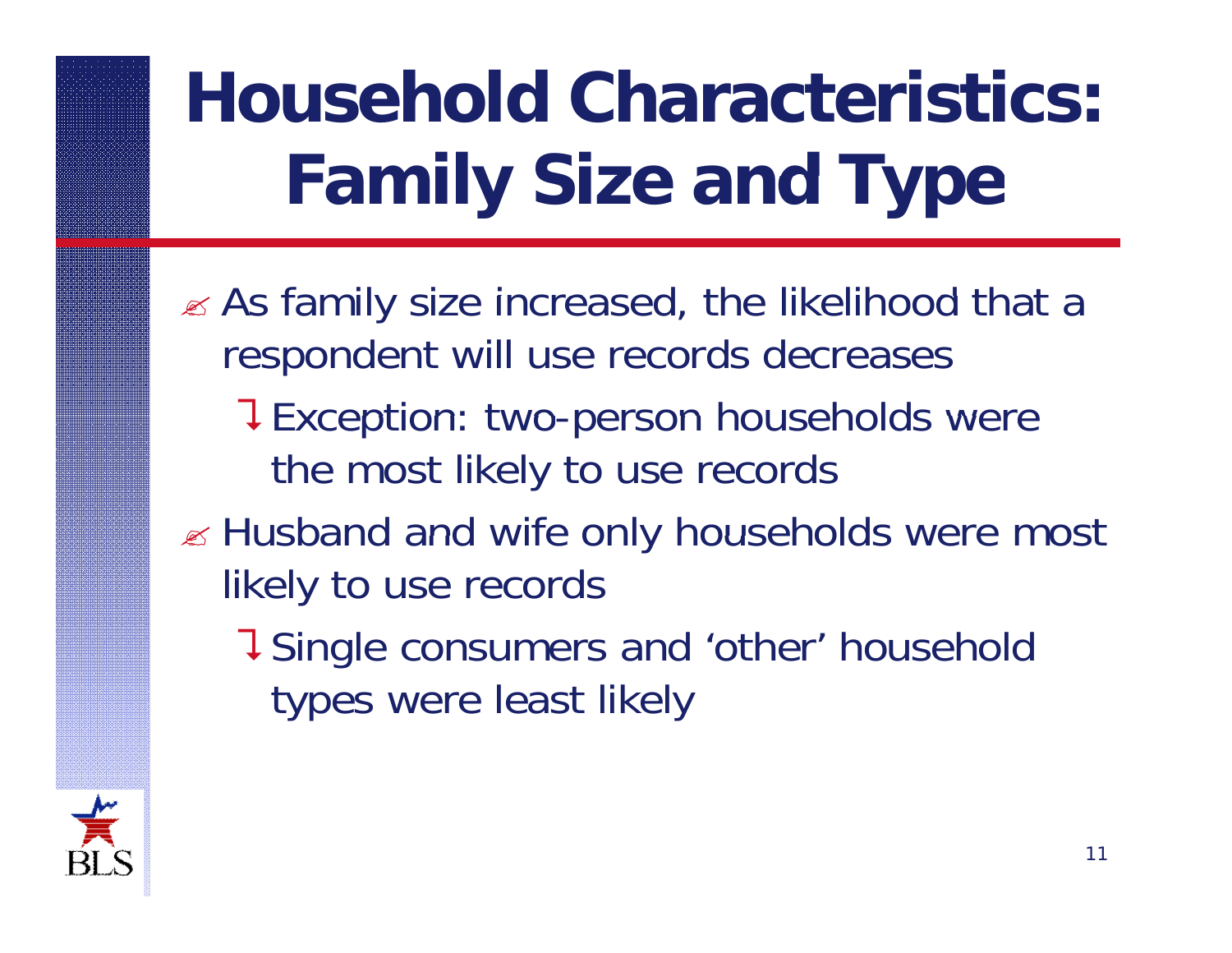# **Household Characteristics: Tenure**

- $\mathbb Z$  Homeowners without a mortgage were most likely to use records
- $\mathbb Z$  Households residing in student housing were least likely use records

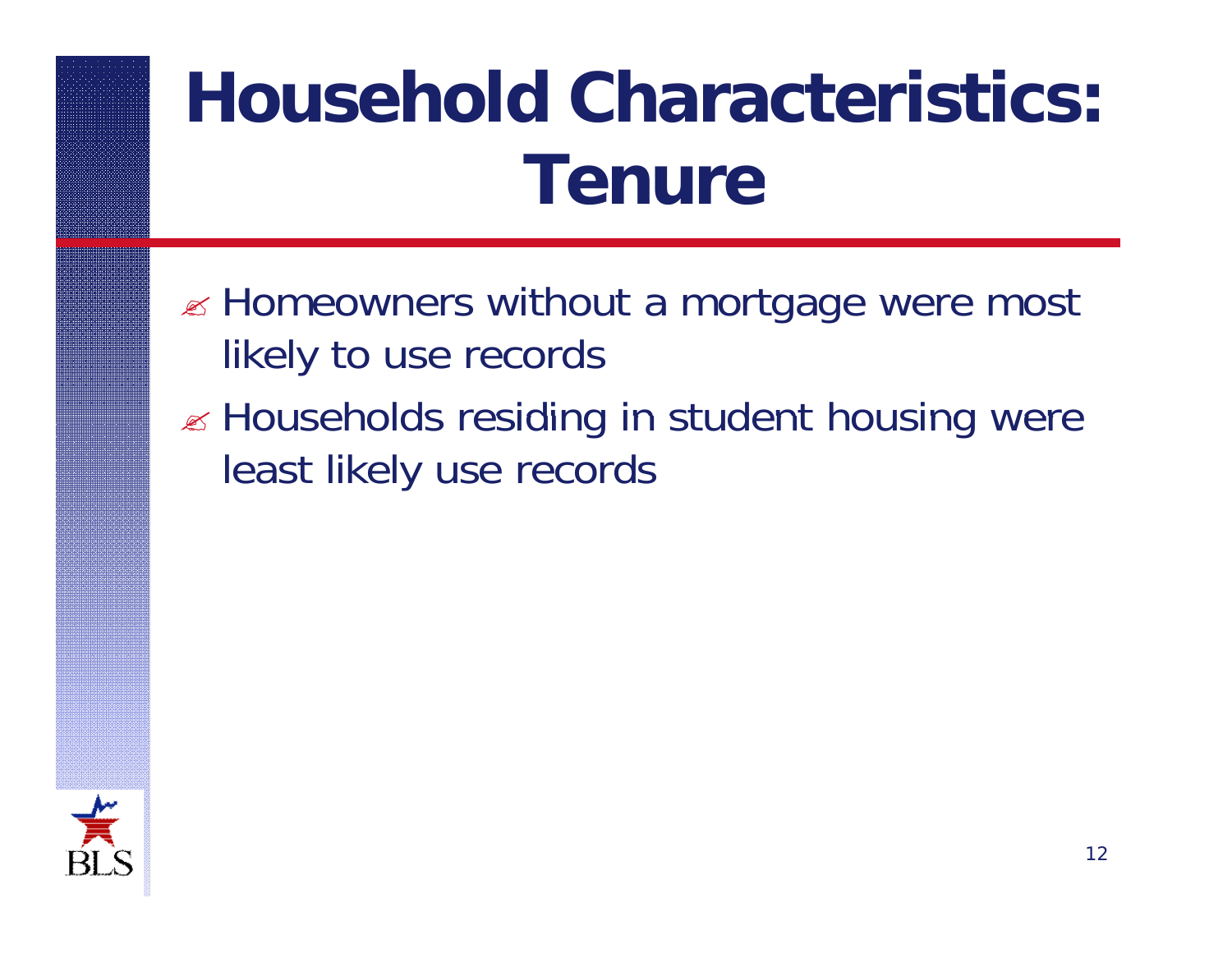# **Household Characteristics: Income Reporting**



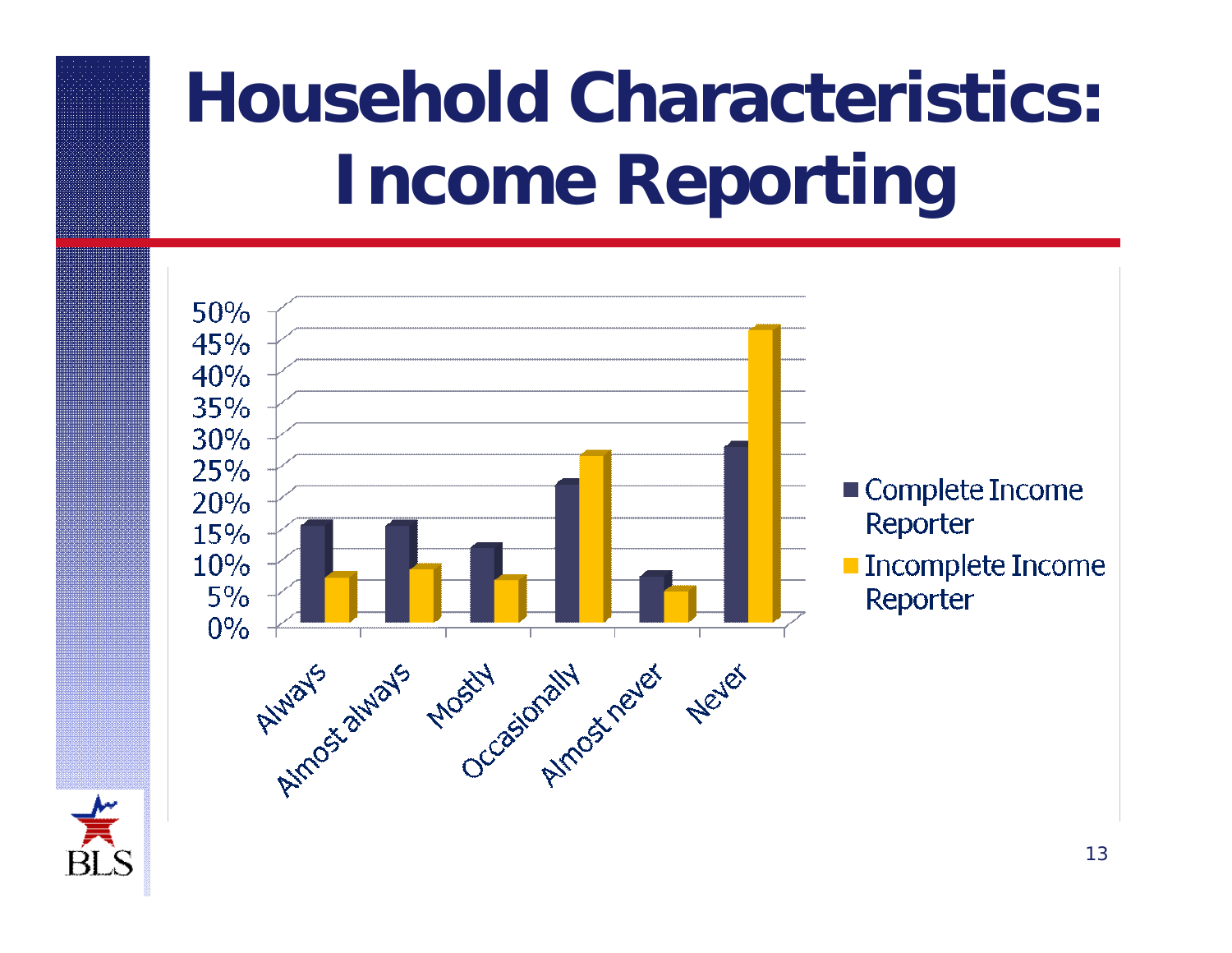## **Interview Characteristics**

#### $\mathscr{A}$  Interviews where:

- The advance letter was reported to have been received were more likely to use records
- **The advance letter was not received were** more likely to never use records
- **The Information Booklet was used were** more likely to use records
- **The Information Booklet was not used**  were more likely to never use records

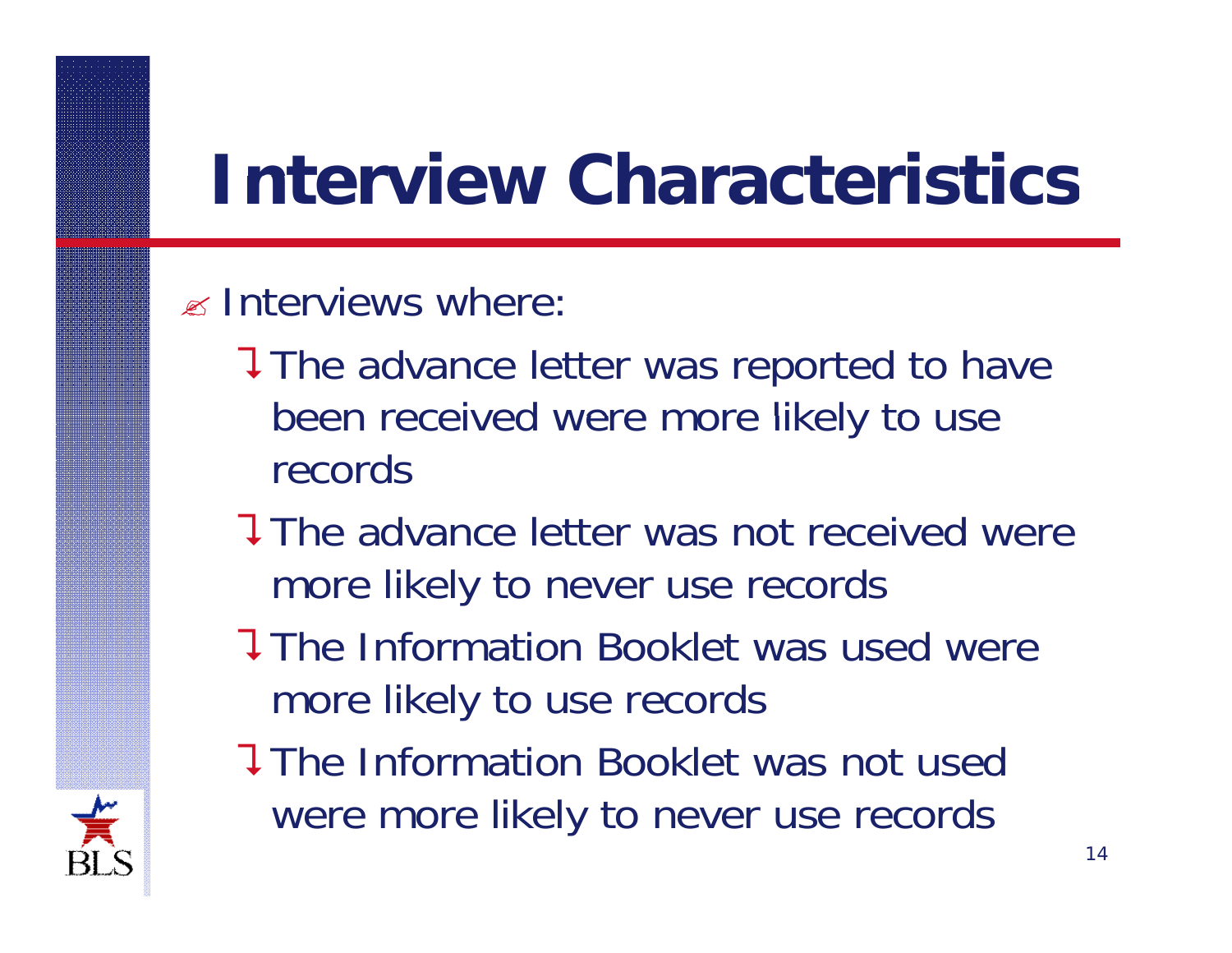# **Interview Characteristics: By Wave**



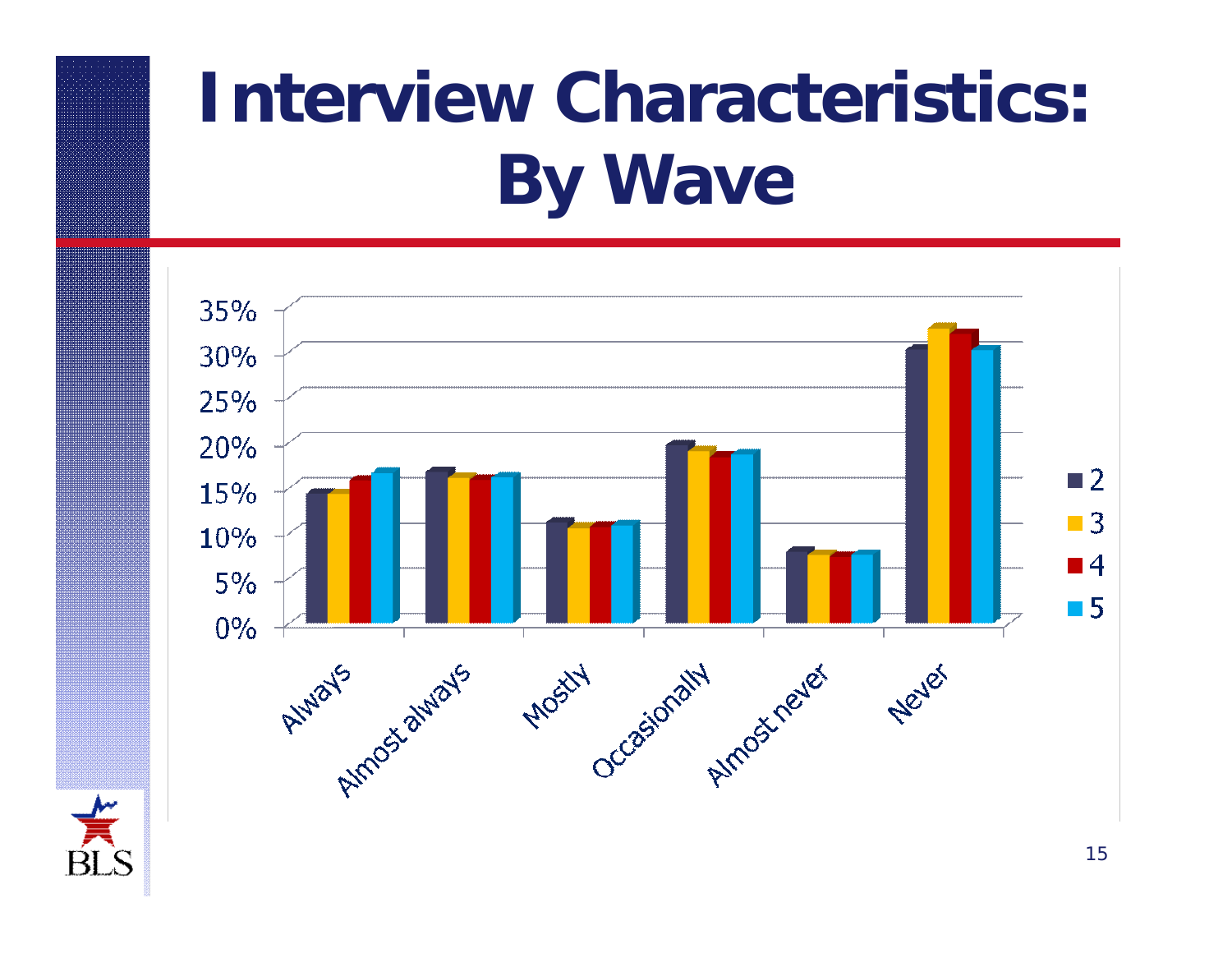## **Interview Characteristics: Converted Refusals**



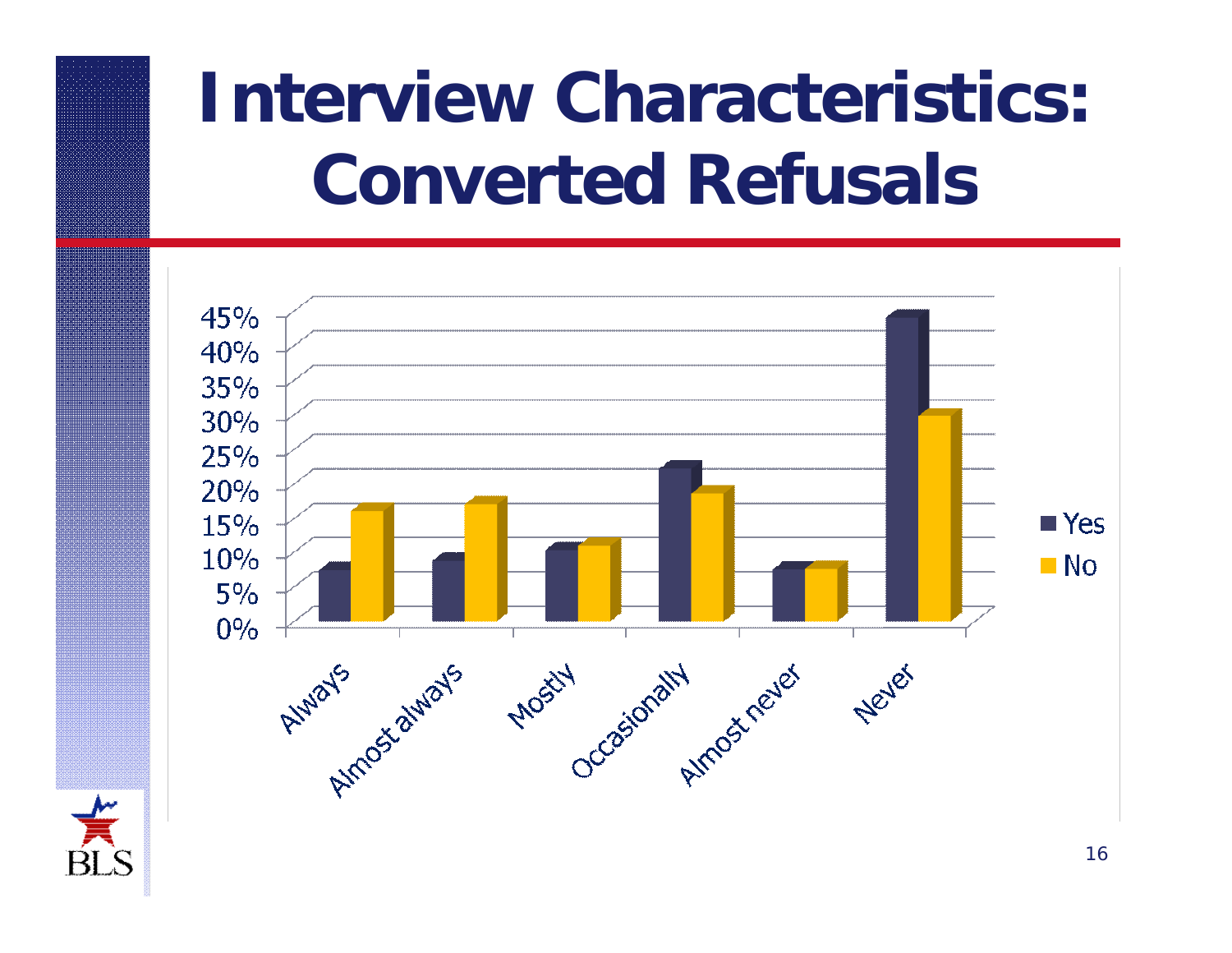## **Interview Characteristics: Number of Contacts**



 $\frac{1}{\sqrt{2}}$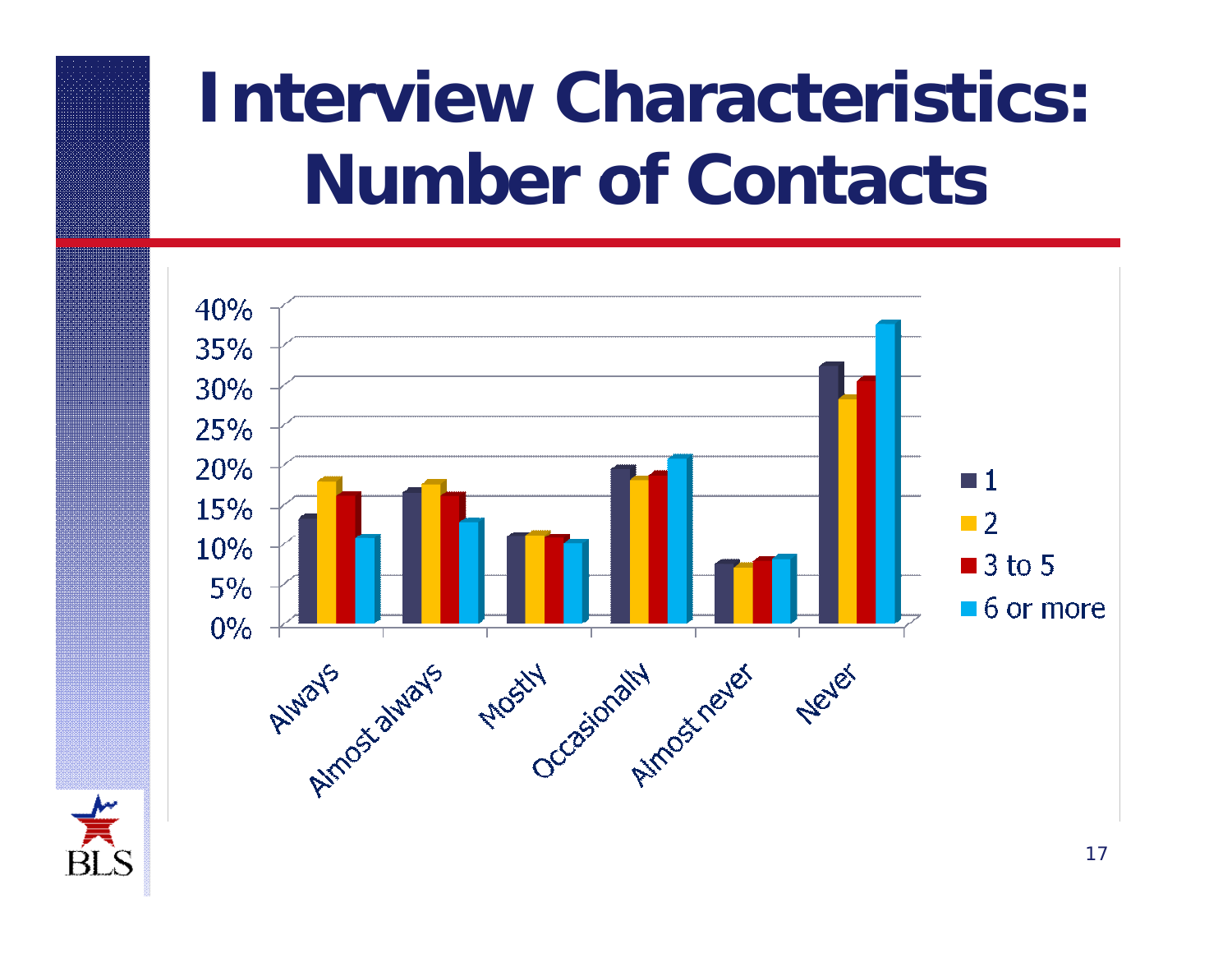# **Interview Characteristics: Interview Length**



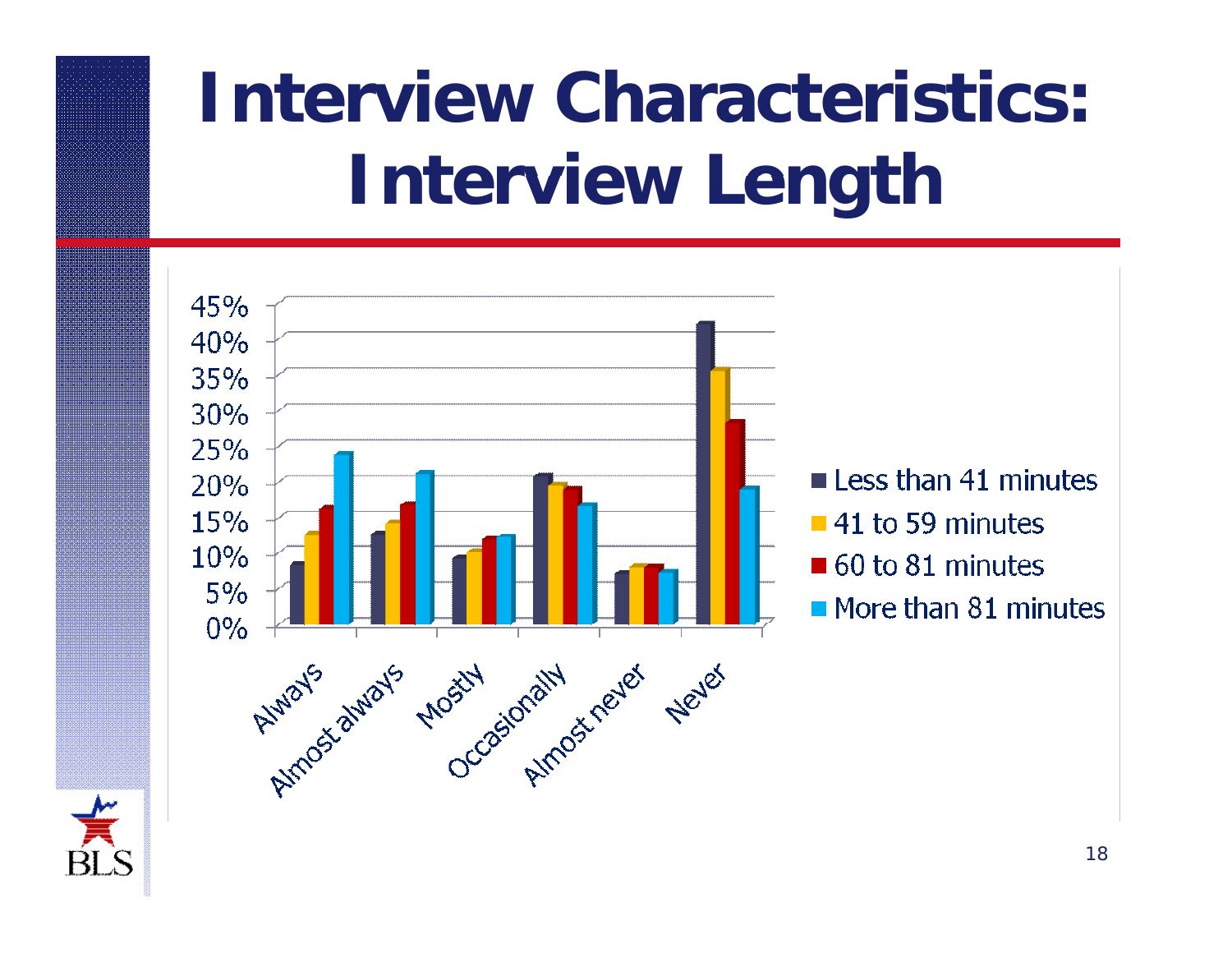# **Interview Characteristics: Section Length**

- **Some specific CEQ sections probably benefit** most from the use of records, (utilities, health-insurance and income)
- Respondents who used records took longer to complete these sections than respondents who did not
- $\mathbb Z$  This trend found in sections not thought to benefit from records (entertainment) too
- **Example 20 Record usage relates to longer interviewing** time, re gardless of topic

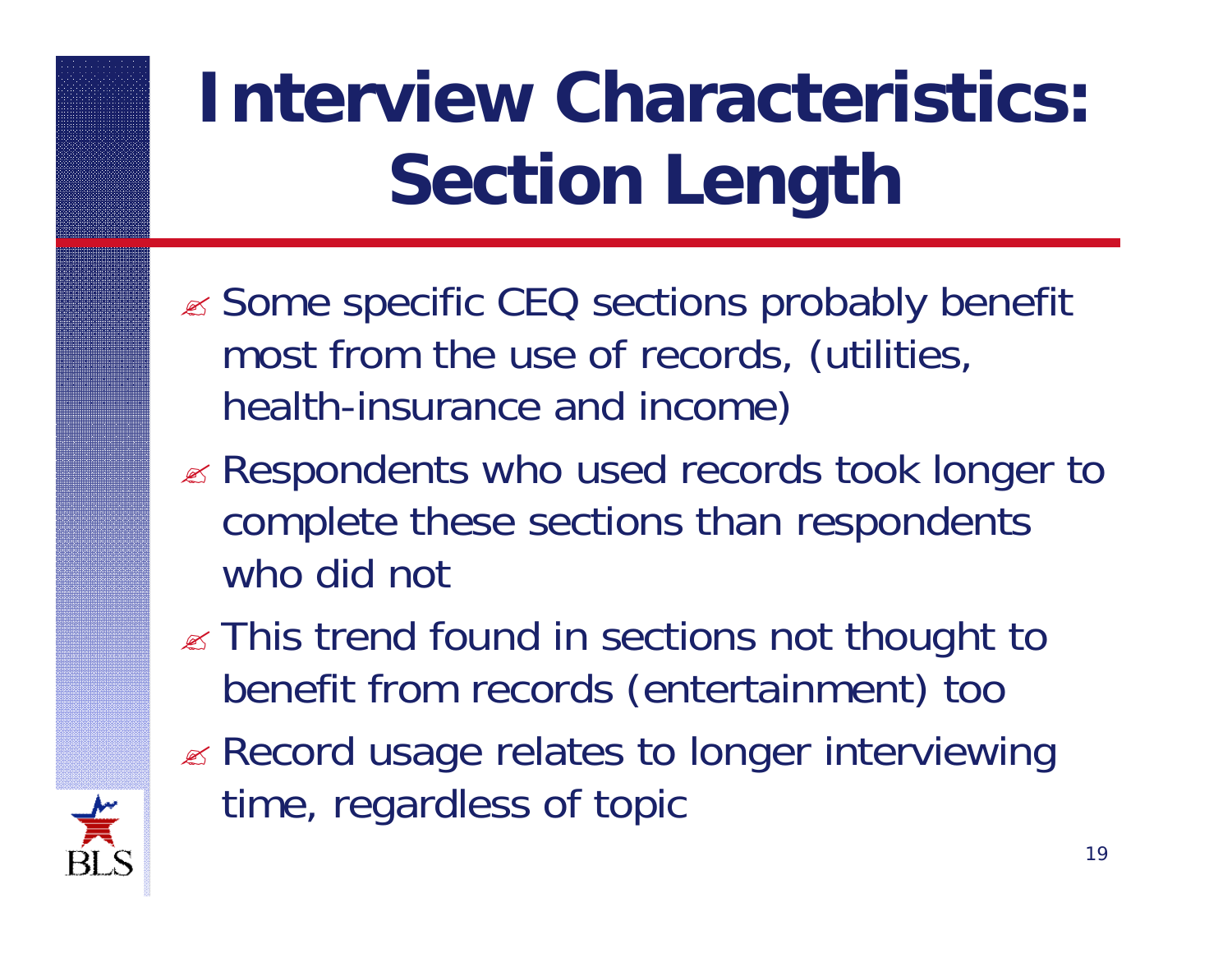# **Interview Characteristics: Reporting Rates**

- $\mathbb Z$  Number of expenditures ranged from 0 to 179 items
	- $J$  Mean = 29.4
	- **J** Standard deviation  $= 17.5$

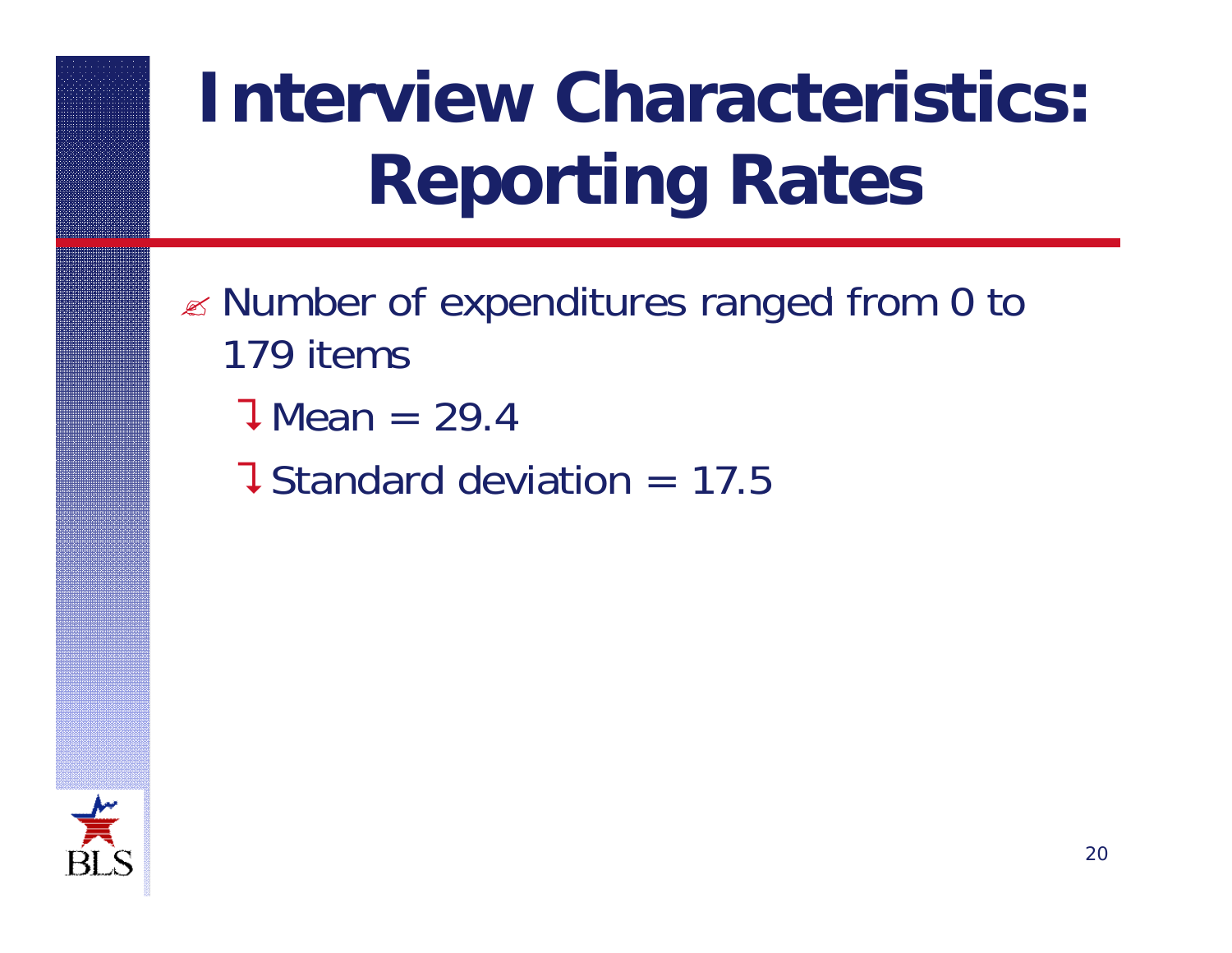### **Reporting Rates**



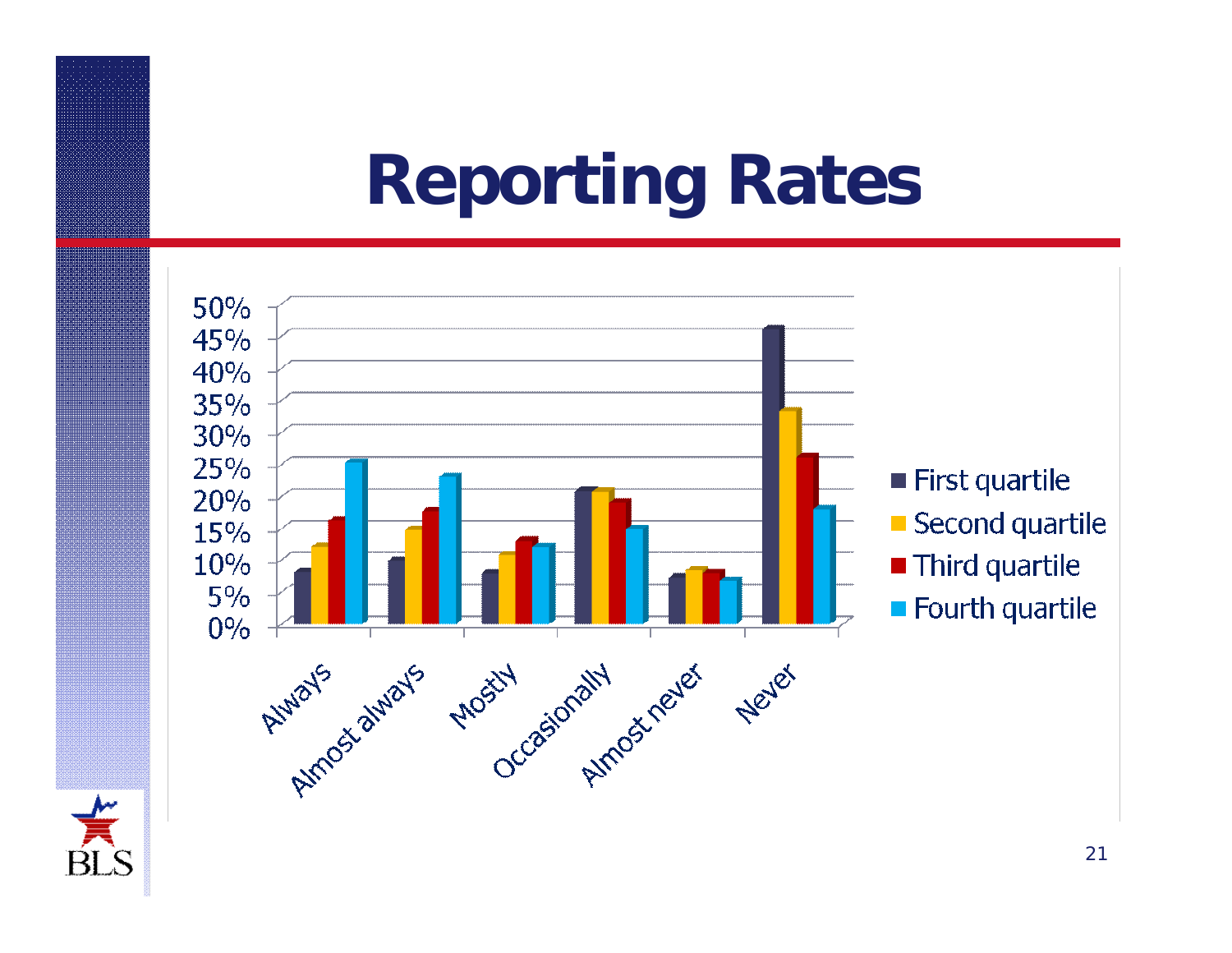### **Expenditure Amounts Expenditure**

- **Exall expenditure amount reported by each** respondent ranged from \$0 to \$424,981  $J$  Mean = \$5,180
	- **J** Standard deviation  $=$  \$8,566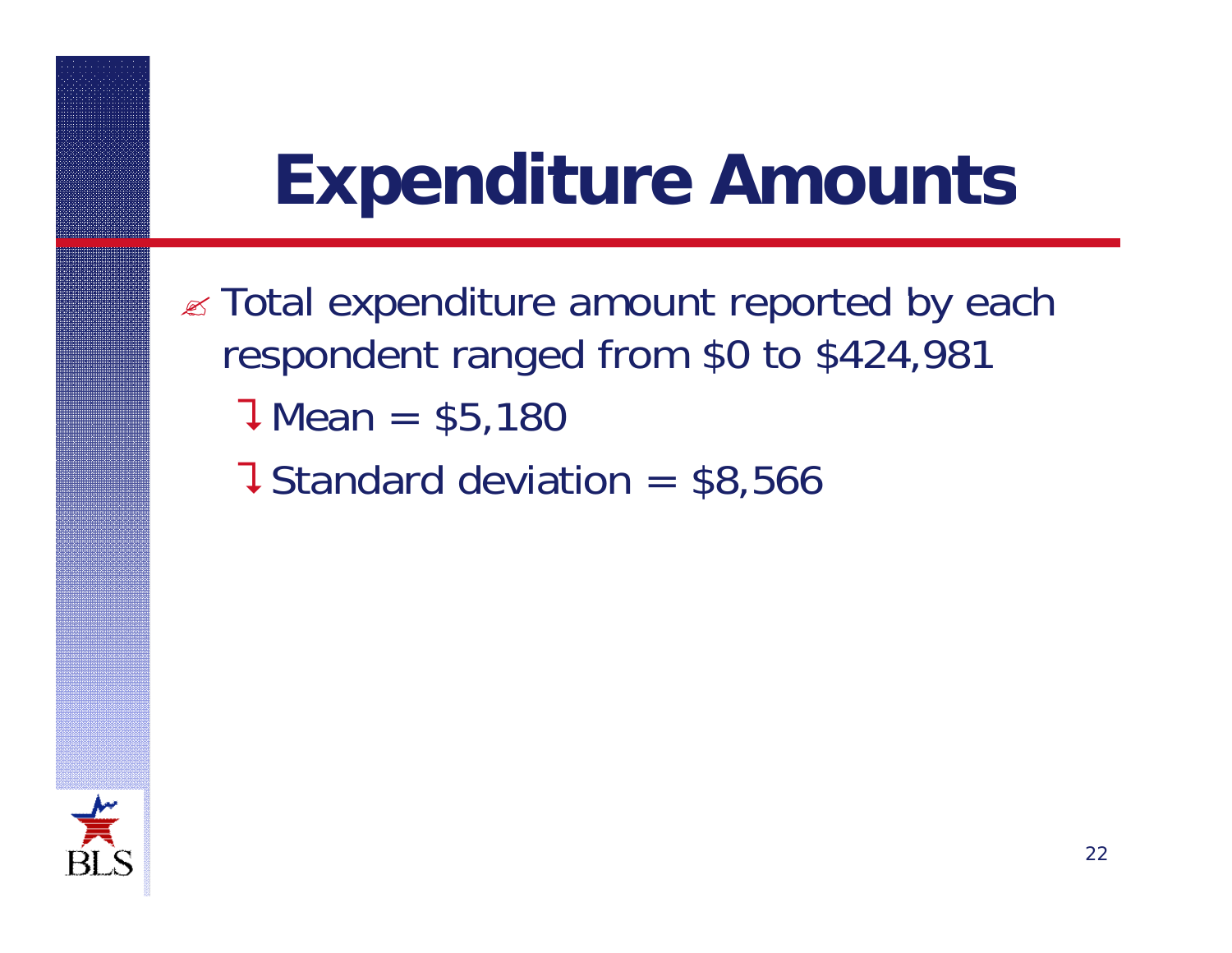#### **Expenditure Amounts Expenditure**



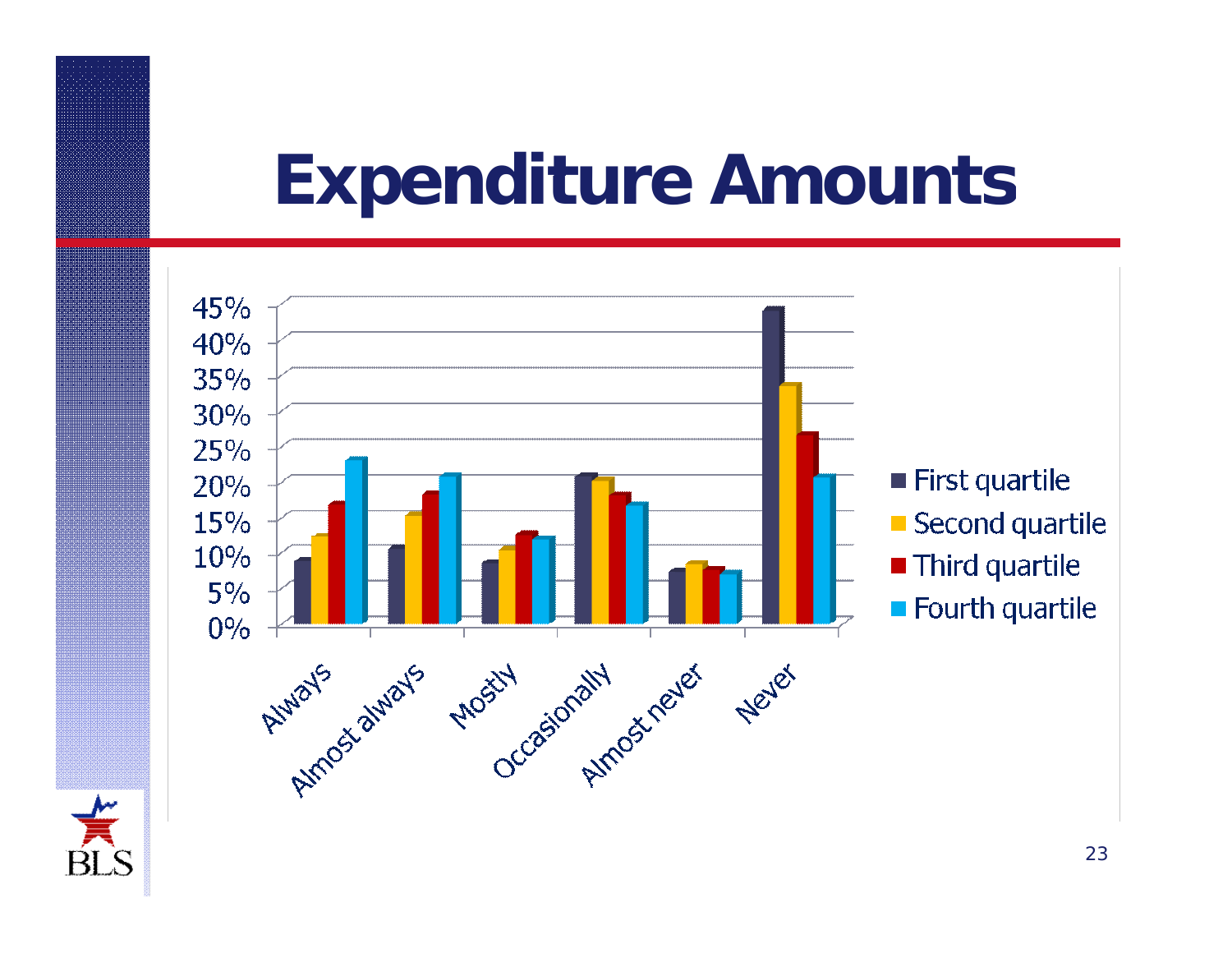# **Data Quality**

- Any type of editing required (imputation or allocation) was identified per expenditure report and summed across an interview
- Proportion of editing calculated
	- **T** Ranged from 0.0 (no editing required) to 1.0 (all reports required editing)
- $\mathscr{\mathscr{E}}$  Forty two percent of interviews required no editing
- $\mathscr{\mathscr{D}}$  The mean proportion was 0.12, with a standard deviation of 0.16

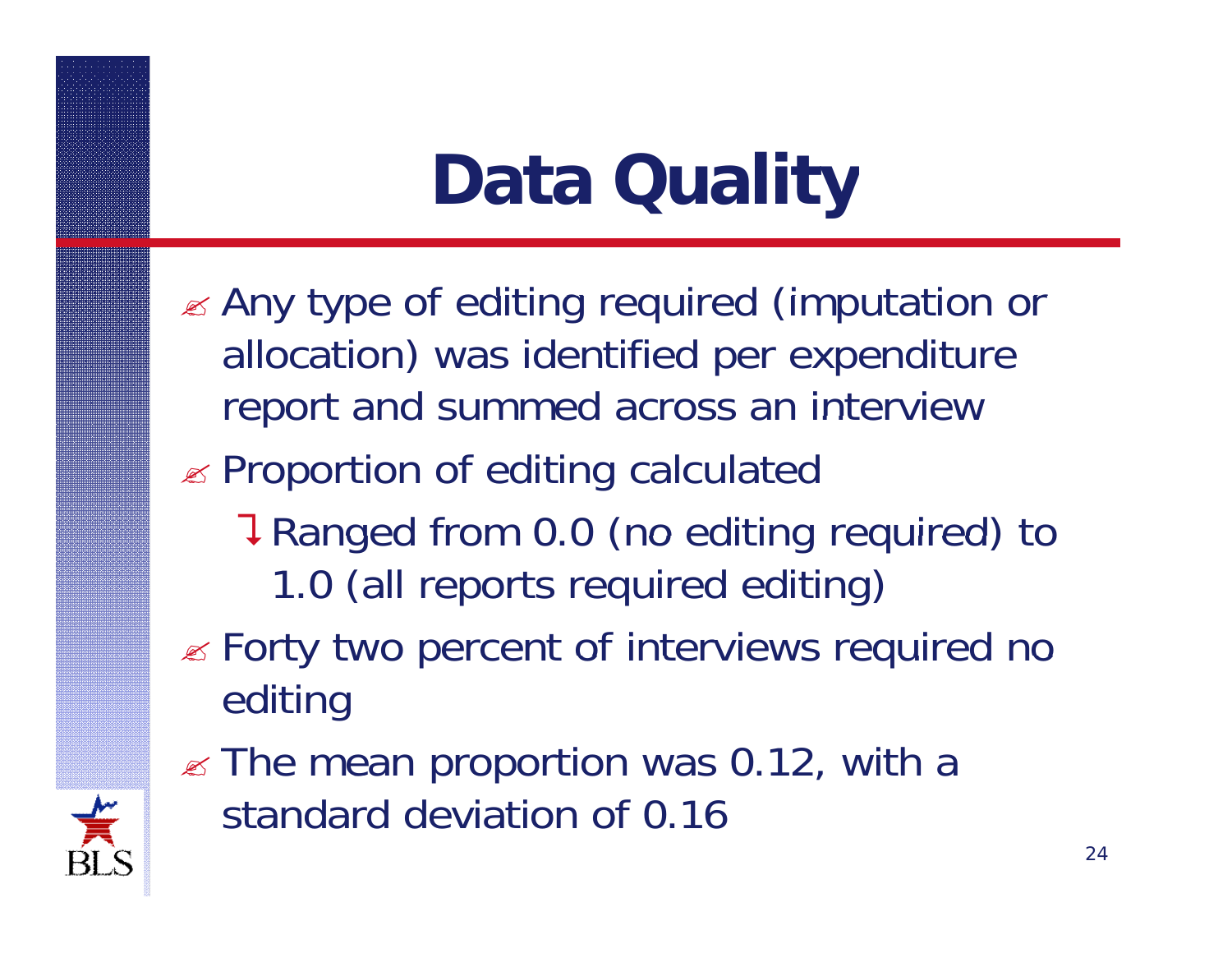#### **Data Quality**



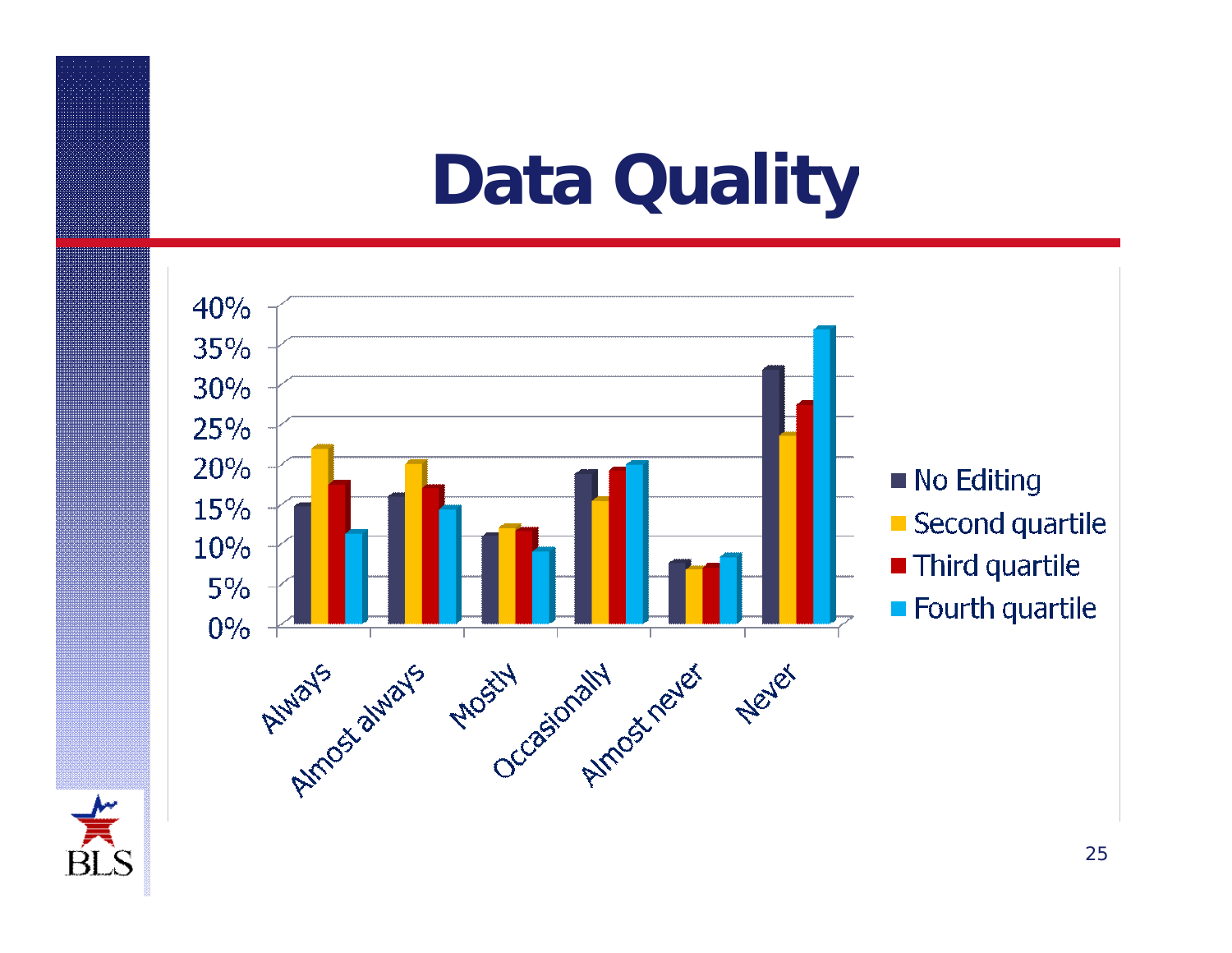## **Summary**

- $\mathscr{A}$  Certain types of respondents (females, older, highly educated) and households (two person, homeowners) were more likely to use records
- $\mathbb Z$  Respondents who reported receiving the advance letter, and used the Information Booklet were more likely to use records
- $\mathscr{A}$  Respondents who had to be convinced to participate were less likely to use records
- $\mathscr{\mathscr{E}}$  Using records is related to longer interviews, more reports and higher reports….



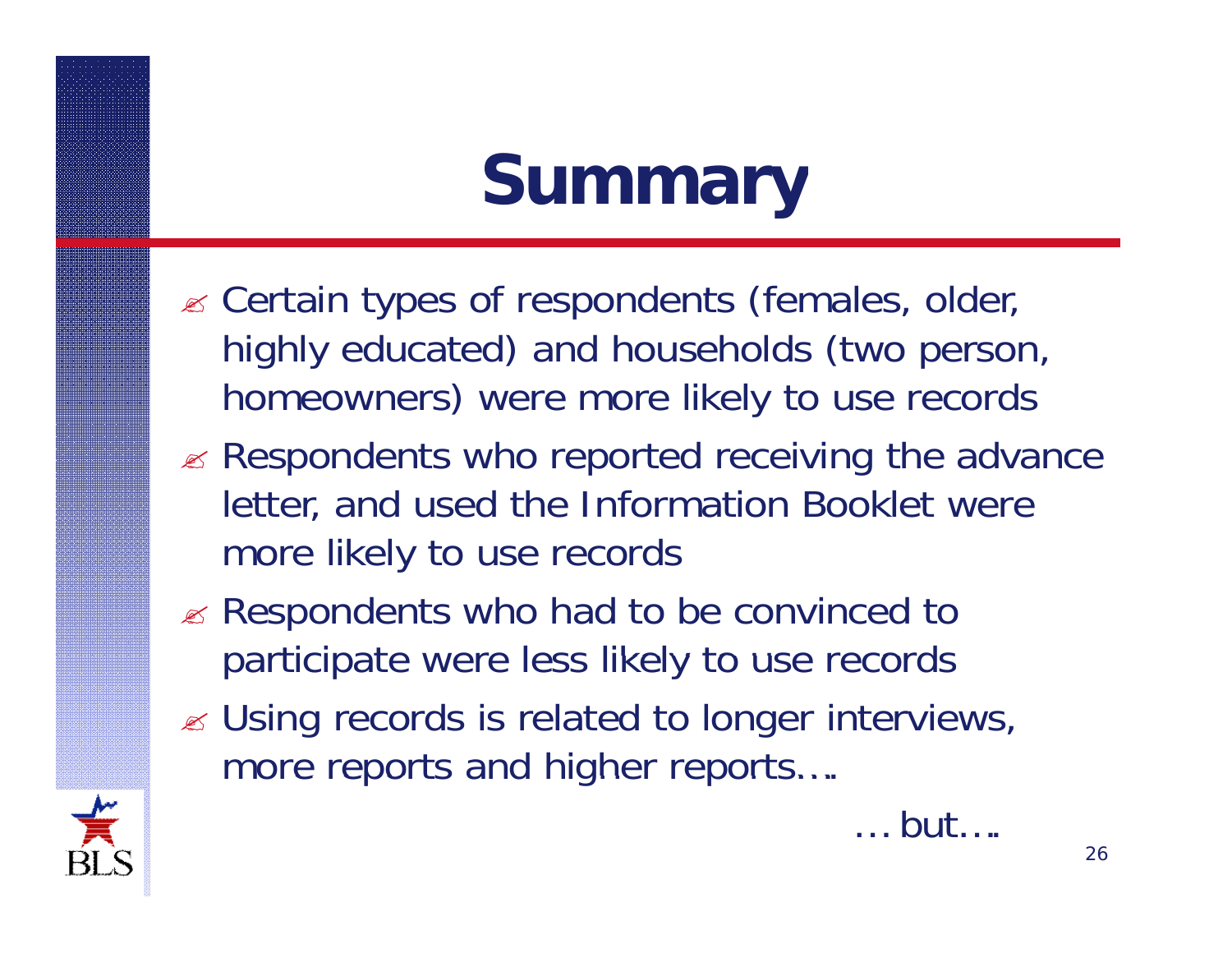## **Conclusions**

... record usage was not consistently related to higher quality data quality

So, what should we conclude?

- $\mathbb Z$  Record use likely increases respondent burden: is it worth it?
- $\mathscr{A}$  Should we be collecting records rather than respondent answers?
- $\mathbb Z$  Is more really better?

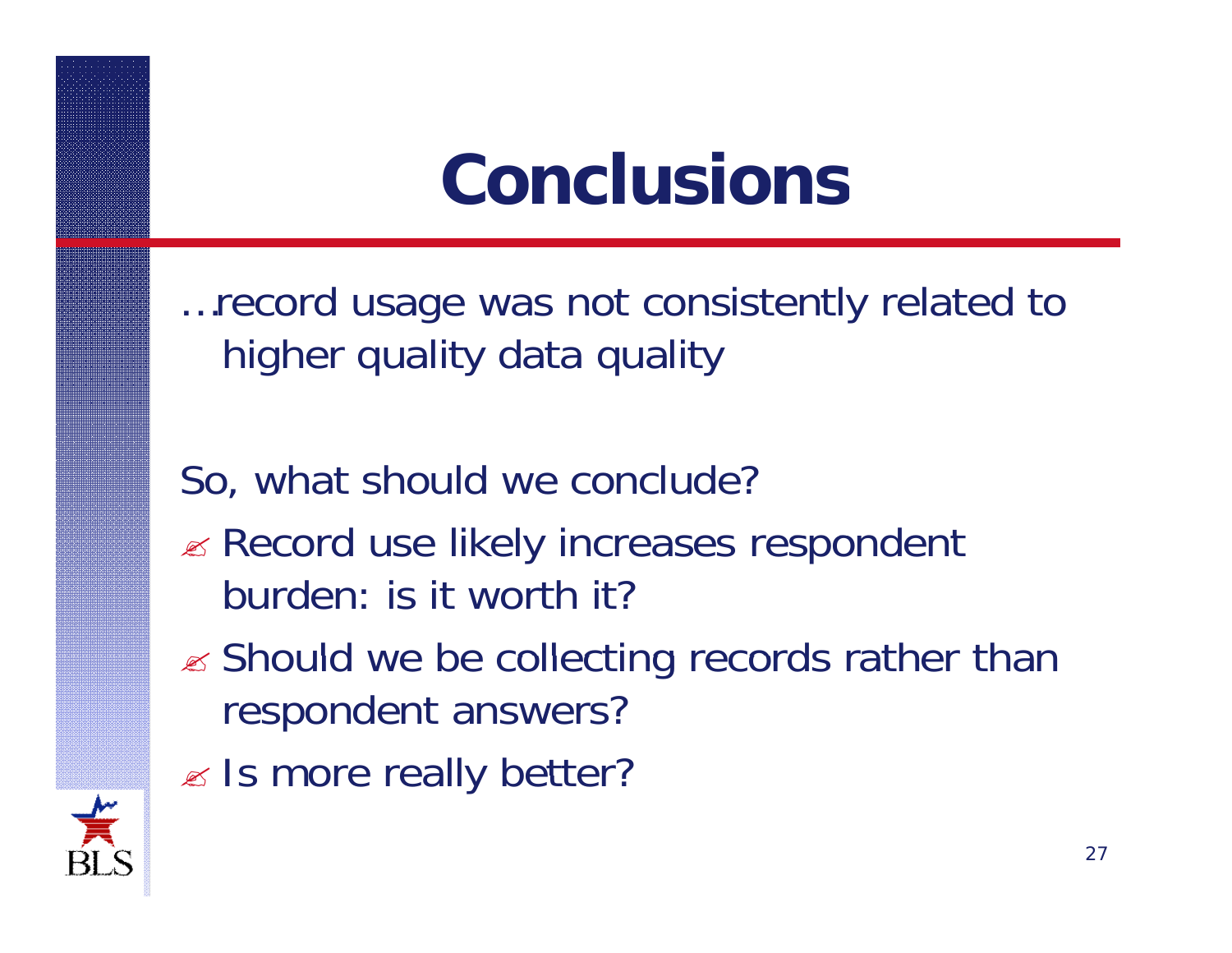### **Next Steps: Additional Analysis**

#### $\mathscr{\mathscr{Q}}$  Existing data

- Multivariate analysis: mitigating variables between data quantity and quality?
- New data
	- **J** Section level record usage
	- **I** Information about how respondents use records
	- What "always" vs. "almost always" means to interviewers